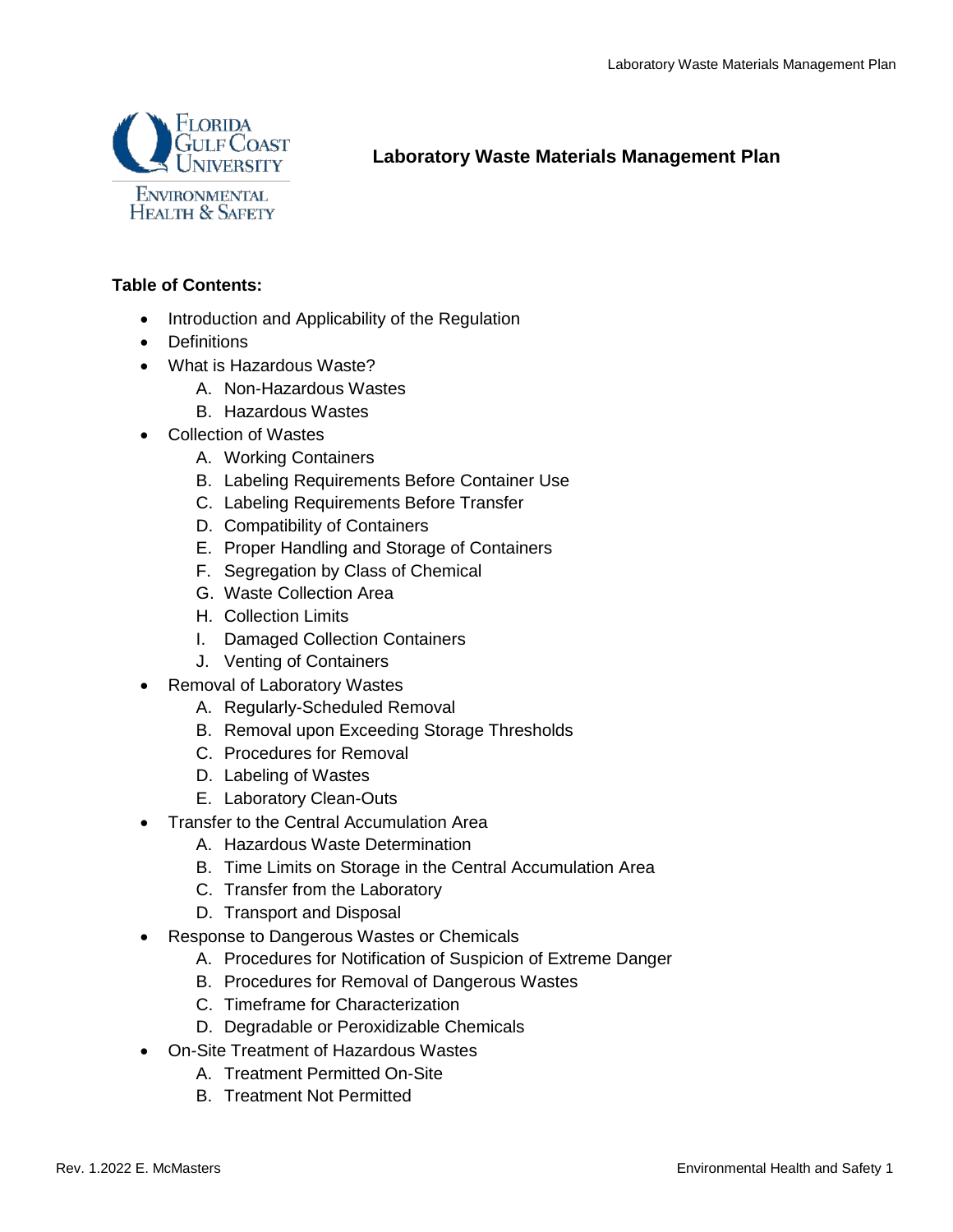- Training of Laboratory Workers
	- A. Training Content by Audience
	- B. Trainer(s)
	- C. Methods of Training
	- D. Attendance Records
- Availability and Review
	- A. Availability of this Plan
	- B. Periodic Review

Appendix A: Guide to the Required Unwanted Materials Label

### **Introduction and Applicability of the Regulation:**

The purpose of this Laboratory Management Plan (LMP) is to meet the requirements of 40 CFR 262.214 and to standardize the handling of materials discarded from Florida Gulf Coast University educational and research laboratories, and from the visual arts and theatre department studios, which are covered by the Resource Conservation and Recovery Act (RCRA) regulations under 40 CFR 262 Subpart K (simply referred to as "Subpart K"). These rules establish an alternate process for academic institutions to manage their hazardous wastes, but significantly differs from the one originally established by RCRA for the industrial generators of hazardous waste.

Subpart K allows more flexibility to eligible academic entities in certain areas that are unique to their operation. For the purposes of these regulations, Florida Gulf Coast University, as a public, degree-granting academic institution, meets the eligibility requirements of the Environmental Protection Agency (EPA) for these rules, and thus, can manage its hazardous wastes pursuant to Subpart K. After careful evaluation, we decided to modify the management process of our hazardous waste to comply with this alternate set of regulations. We officially opted-in to Subpart K on October 5, 2021.

It is vital to note that the waste management processes described in this Laboratory Management Plan apply only to laboratories as defined in Section 2; It does not apply to other operations, shops, or generators on campus who will continue to follow the normal generator standards under 40 CFR 262 and the State of Florida hazardous waste requirements.

#### **Definitions:**

*Acute Hazardous Waste* - A chemical or mixture of chemicals that contains one or more of the EPA P- Listed chemicals. The term Acute Hazardous Waste is only to be used following a formal hazard determination by Environmental Health & Safety.

*Acute Reactive Waste* - The term used to signify that a waste contains one or more of the six chemicals "retained" from the EPA P-List under 40 CFR Part 262, Subpart K. The term Reactive is used instead of Hazardous until a formal hazard determination is conducted. The list of six P-Listed chemicals is included in Section 3 of this plan.

*Central Accumulation Area* - An on-site hazardous waste accumulation area subject to the regulations of 40 CFR § 262.34(d)–(f), pertaining to a small quantity generator. A central accumulation area at an eligible academic entity that chooses to be subject to this subpart must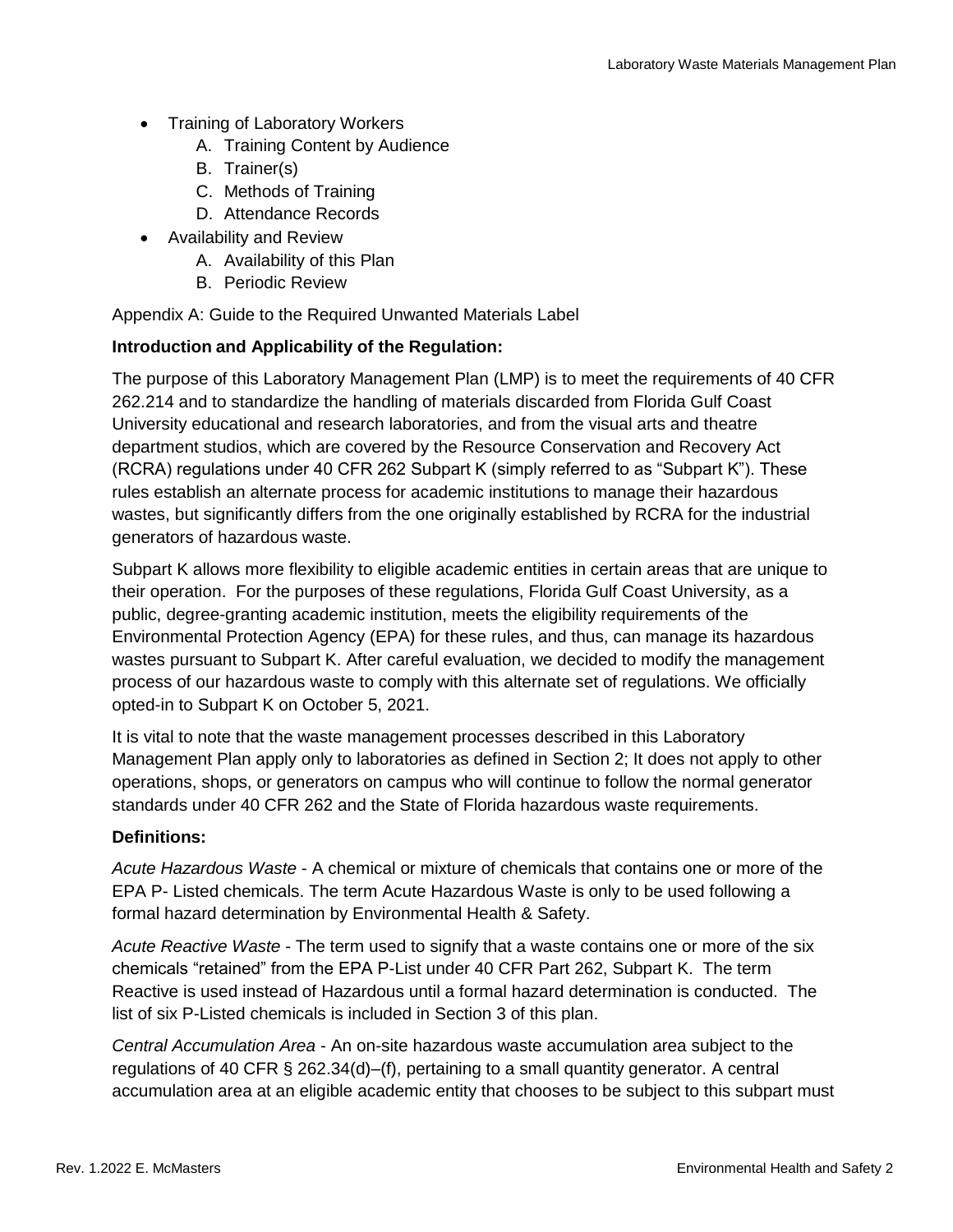also comply with 40 CFR § 262.211 when accumulating unwanted material and/or hazardous waste.

*Environmental Health & Safety (EH&S)* - An employee who is designated by the employer, and who is qualified by training or experience, to provide technical guidance in the development and implementation of the provisions of this Laboratory Management Plan.

*College / University* - A private or public, post-secondary, degree-granting, academic institution, that is accredited by an accrediting agency listed annually by the U.S. Department of Education.

*Eligible Academic Entity* - A college or university, or a non-profit research institute that is owned by or has a formal written affiliation agreement with a college or university, or a teaching hospital that is owned by or has a formal written affiliation agreement with a college or university.

*Hazardous Waste* - A term reserved for classified wastes following a formal hazard determination by EH&S. Hazardous wastes are defined as such because they meet one or more of the EPA's four hazardous waste characteristics: ignitibility, corrosivity, reactivity, or toxicity (characteristic hazardous waste). The term could also be applied to OSHA hazardous wastes that are not necessarily EPA hazardous wastes.

*Laboratory* - An area owned by an eligible academic entity where relatively small quantities of chemicals and other substances are used on a nonproduction basis for teaching or research, and are stored and used in containers that are easily manipulated by one person. Photo laboratories, art studios, and field laboratories are considered laboratories for the purposes of the regulation and this Plan. Areas such as chemical stockrooms and preparatory laboratories that provide a support function to teaching or research laboratories are also considered laboratories.

*Lab Waste* - Any chemical, mixtures of chemicals, products of experiments, or other material from a Laboratory, as defined, that is no longer needed, wanted, or usable in the laboratory, and is destined for hazardous waste determination by EH&S.

*Laboratory Clean-Out* - An evaluation of the inventory of chemicals and other materials in a laboratory that are no longer needed or that have expired and the subsequent removal of those chemicals or other unwanted materials from the laboratory. A cleanout may occur for several reasons. It may be on a routine basis (e.g., at the end of a semester or academic year) or as a result of a renovation, relocation, or change in laboratory supervisor / occupant. A regularly scheduled removal of unwanted material as required by 40 CFR § 262.208 does not qualify as a laboratory clean-out.

*Laboratory Worker* - A person who handles chemicals and/or unwanted material in a laboratory and may include, but is not limited to, faculty, staff, and paid or unpaid student laboratory workers. A person does not need to be paid or otherwise compensated for his/her work in the laboratory to be considered a laboratory worker. Students in a supervised classroom setting are not laboratory workers.

*The Resource Conservation and Recovery Act (RCRA)*, enacted in 1976, is the principal federal law in the United States governing the disposal of solid waste and hazardous waste.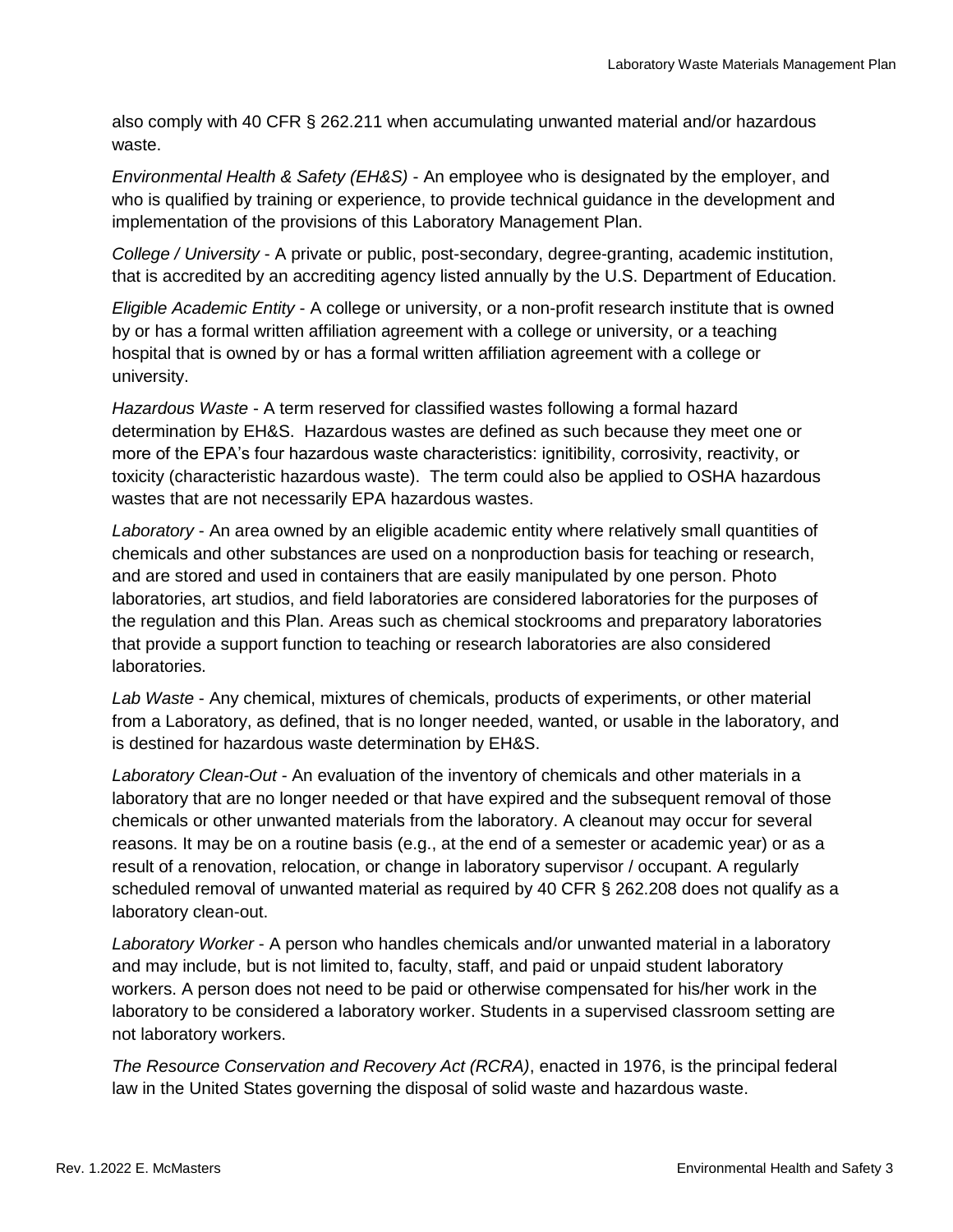*Trained Professional* - A person who has completed the applicable RCRA training requirements of 40 CFR § 265.16, or is knowledgeable about normal operations and emergencies in accordance with 40 CFR § 262.34(d)(5)(iii). A trained professional may be an employee of the eligible academic entity or may be a contractor or vendor who meets the requisite training requirements. At FGCU, EH&S is tasked with EPA regulations, including RCRA and Subpart K rules.

*Waste* - A term used to define any "*unwanted material*" or "*chemical waste*," including discarded chemical products and process wastes. This term applies to any waste, regardless of hazard, until such time that a proper hazard determination is conducted by EH&S

*Waste Vendor* - For purposes of this Plan and RCRA hazardous waste management on campus, the chemical waste vendor retained to assist in hazardous waste determinations, bulking, packaging, labeling, and transportation for proper off-site disposal of hazardous and non-hazardous chemical and biological wastes. The contractor field chemists qualify as trained professionals under this Plan.

*Working Container* - A small container (i.e., two gallons or less) that is in use at a laboratory bench, hood, or other work station, to collect unwanted material from a laboratory experiment or procedure.

## **What is Hazardous Waste?**

A. Non-Hazardous Wastes

Any unwanted laboratory byproducts that do not meet any of the definitions of a "hazardous waste," as outlined below, constitute a "non-hazardous waste." Any material meeting this definition may therefore be disposed to the trash or sanitary sewer.

- B. Hazardous Wastes
	- 1. A waste is ignitable if:
		- a. It is a liquid, other than an aqueous solution containing less than 24% alcohol by volume, and has a flash point less than 60oC (140oF).
		- b. It is an oxidizer.
		- c. It is an ignitable compressed gas.
		- d. It is not a liquid and is capable, under standard temperature and pressure, of causing fire through friction, absorption of moisture, or spontaneous chemical changes, and when ignited burns so vigorously and persistently that it creates a hazard.
	- 2. A waste is corrosive if its pH, when tested with an electronic pH meter, is less than or equal to 2.0 or greater than or equal to 12.5
	- 3. A waste is reactive if it:
		- a. Is normally unstable and readily undergoes violent changes without detonating.
		- b. Reacts violently with water.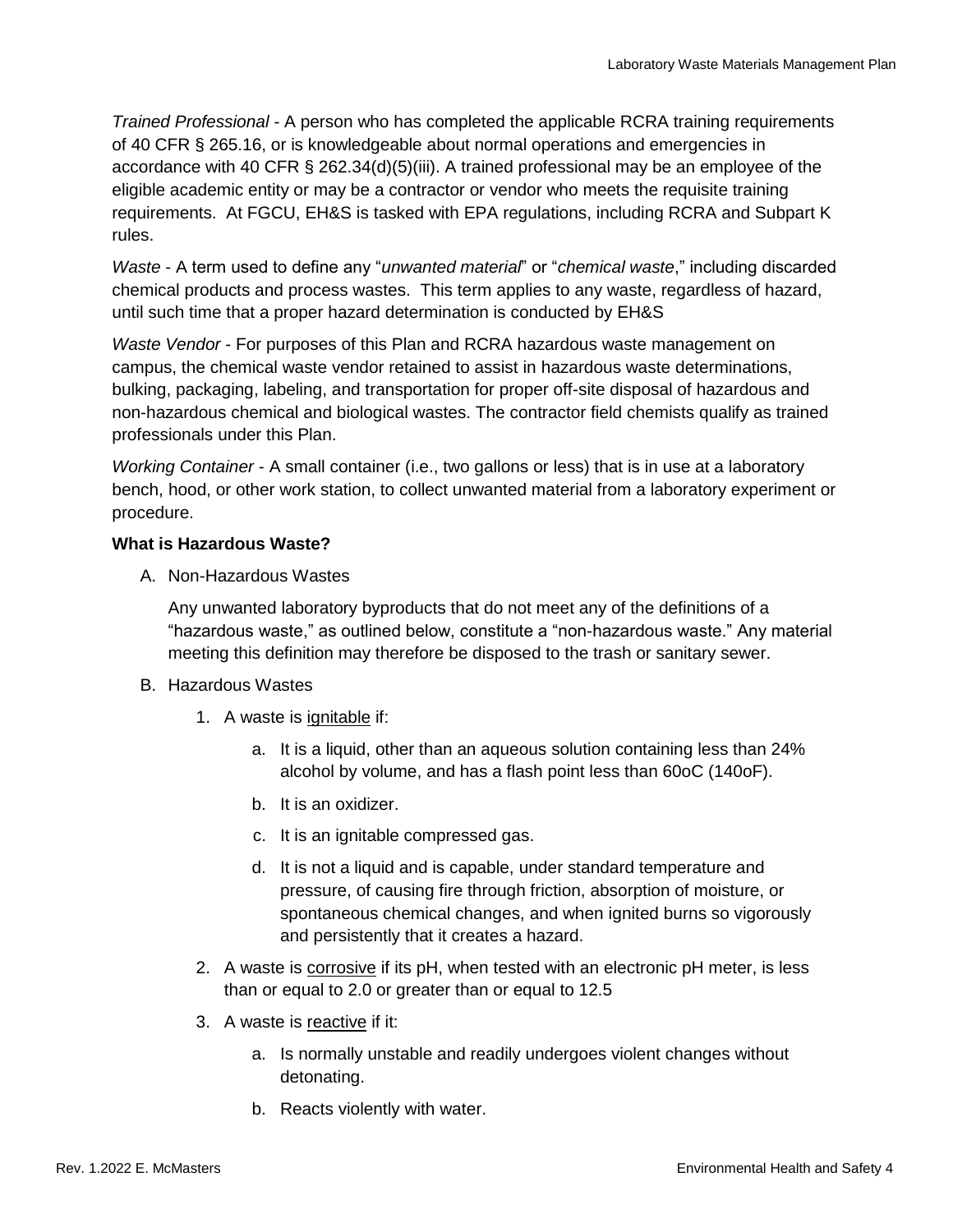- c. Forms potentially explosive mixtures with water.
- d. Generates toxic gases, vapors, or fumes in a quantity sufficient to present a danger to human health or the environment when mixed with water.
- e. Is a cyanide- or sulfide-bearing waste that, when exposed to pH conditions between 2 and 12.5, can generate toxic gases, vapors, or fumes in quantity sufficient to present a danger to human health or the environment.
- f. Is capable of detonation or explosive reaction if it is subjected to a strong initiating source or if heated under confinement.
- g. Is readily capable of detonation, explosive decomposition, or reaction at standard temperature and pressure.
- h. Or is a forbidden explosive as defined by 49 CFR 173.51, or a Division 1.1, 1.2, or 1.3 explosive as defined at 49 CFR 173.50.
- 4. A waste is toxic if it is a liquid that contains, or a solid capable of leaching, one or more toxic contaminants from the EPA D-List at or above the indicated concentrations (in parentheses; mg/L).
	- a. Arsenic (5.0)
	- b. Barium (100.0)
	- c. Benzene (0.5)
	- d. Cadmium (1.0)
	- e. Carbon Tetrachloride (0.5)
	- f. Chlordane (0.03)
	- g. Chlorobenzene (100.0)
	- h. Chloroform (6.0)
	- i. Chromium (5.0)
	- j. Chromium (5.0)
	- k. o-Cresol (200.0)
	- l. m-Cresol (200.0)
	- m. p-Cresol (200.0)
	- n. Cresol (200.0)
	- o. 2,4-Dichlorophenoxyacetic Acid (10.0)
	- p. 1,4-Dichlorbenzene (7.5)
	- q. 1,2-Dichloroethane (0.5)
	- r. 1,1-Dichloroethylene (0.7)
	- s. 2,4-Dinitrotoluene (0.13)
	- t. Endrin (0.02)
	- u. Heptachlor (& Epoxide) (0.008)
	- v. Hexachlorobenzene (0.13)
	- w. Hexachlorbutadiene (0.5)
	- x. Hexachloroethane (3.0)
	- y. Lead (5.0)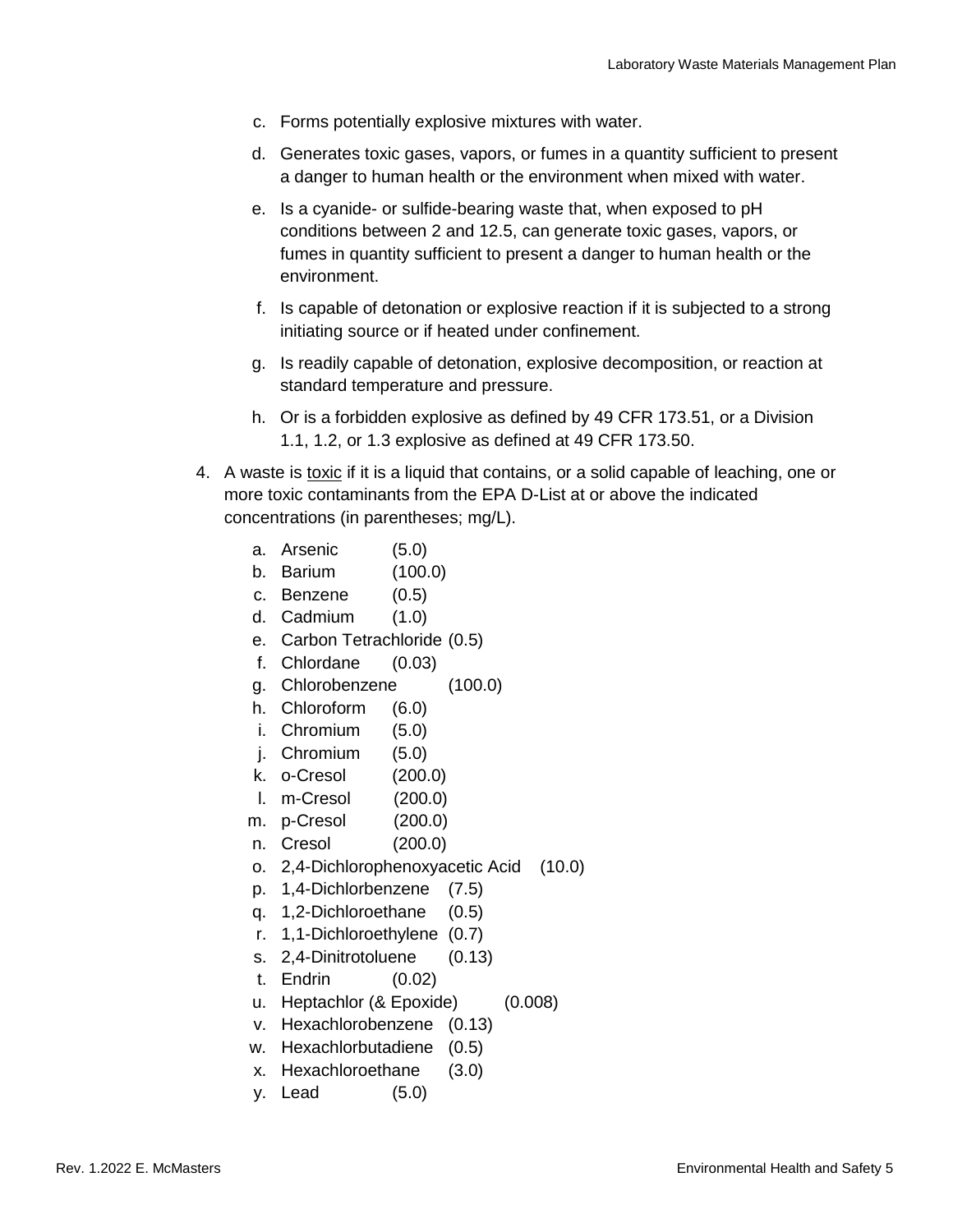- z. Lindane (0.4)
- aa. Mercury (0.2)
- bb. Methoxychlor (10.0)
- cc. Methyl Ethyl Ketone (200.0)
- dd. Nitrobenzene (2.0)
- ee. Pentachlorophenol (100.0)
- ff. Pyridine (5.0)
- gg. Selenium (1.0)
- hh. Silver (5.0)
- ii. Tetrachloroethylene (0.7)
- jj. Toxaphene (0.5)
- kk. Trichloroethylene (0.5)
- ll. 2,4,5-Trichlorophenol (400.0)
- mm. 2,4,6-Trichlorophenol (2.0)
- nn. 2,4,5-TP (Silvex) (1.0)
- oo. Vinyl Chloride (0.2)
- 5. Non-Specific Source Wastes

Non-specific source wastes are those listed and defined in the EPA F-List (40 CFR 261.31). Employees should refer to the Federal Register for specific information and technical language. Presented here is a list of chemicals listed therein and that are ultimately to be regulated as hazardous waste. Only those F-Listed wastes that are likely to occur at FGCU are included (F001 – F005, referred to as "spent solvents").

- F001/2Tetrachloroethylene, methylene chloride, trichloroethylene, 1,1,1 trichloroethane, chlorobenzene, 1,1,2-trichloro-1,2,2 trifluoroethane, o-dichlorobenzene, trichlorofluoromethane, and 1,1,2-trichloroethane.
- F003 Xylene, acetone, ethyl acetate, ethyl benzene, ethyl ether, methyl isobutyl ketone, n- butyl alcohol, cyclohexanone, and methanol.
- F004 Cresols and cresylic acid, and nitrobenzene. Also, still bottoms from the recovery of acetone.
- F005 Toluene, methyl ethyl ketone, carbon disulfide, isobutanol, pyridine, benzene, 2-ethoxy- ethanol, and 2-nitropropane.
- 6. Specific Source Wastes

Specific Source Wastes are those wastes listed and defined in the EPA K-List (40 CFR 261.32). All K-Listed wastes originate in manufacturing and industry, and by definition, are not applicable to the University. Therefore, the regulatory information is not included here.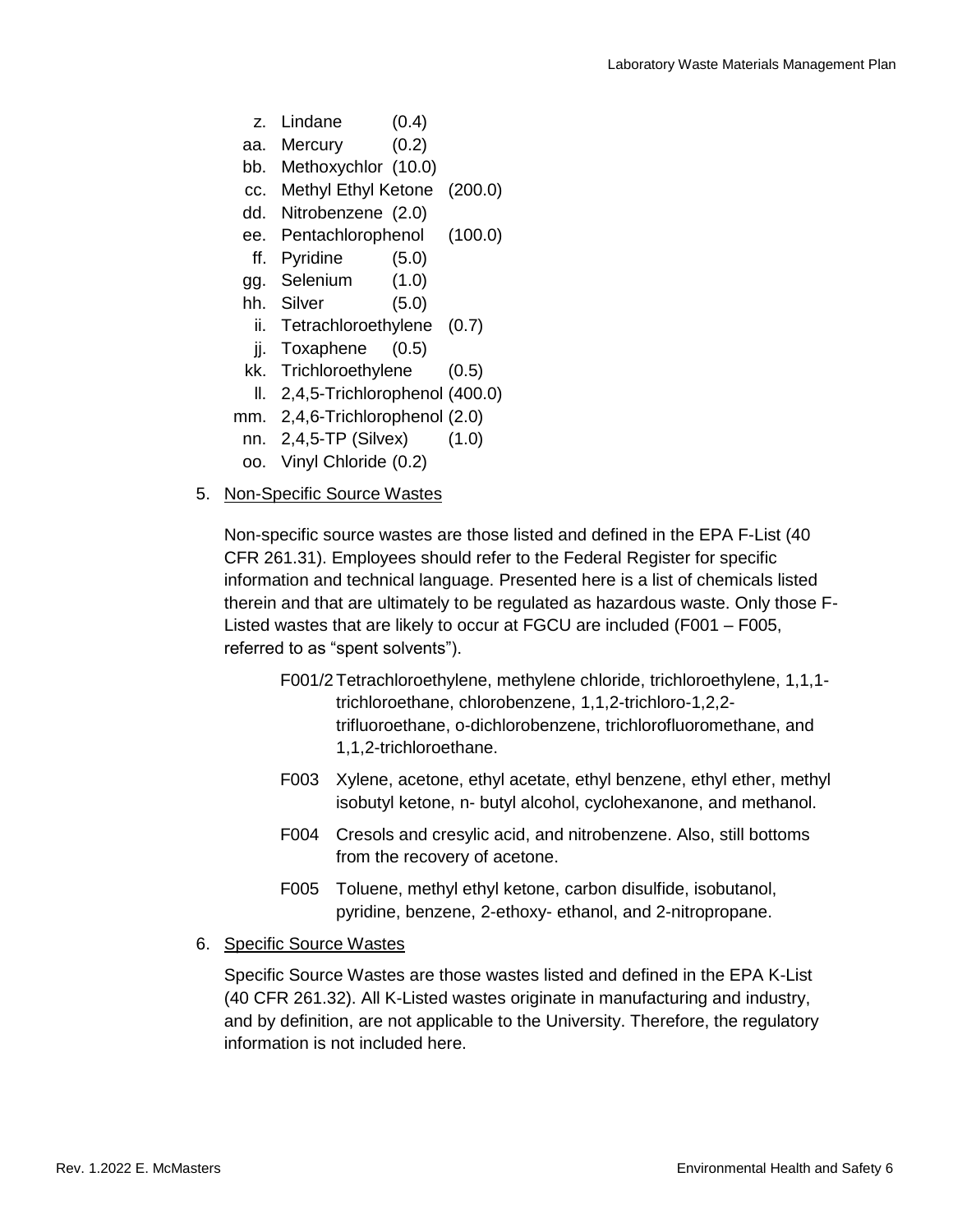# 7. Commercial Chemical Products

Commercial chemical products are those wastes listed in the EPA P-List (Acute Hazardous Waste) and EPA U-List (Toxic or Characteristic Waste). The lists are extensive (189 and 534 respectively), and so have been included in electronic form in the University's online Lab Management Plan (LMP). Any chemical that appears on the P- or U-List is to be automatically considered hazardous and collected for proper disposal. Similarly, any mixed waste containing one or more of these listed chemicals are also automatically to be considered hazardous waste.

8. Acute Reactive Wastes

Acute reactive wastes are any wastes that include one or more of the following P-Listed chemicals in any quantity.

- P006 Aluminum Phosphide
- P009 Ammonium Picrate
- P065 Mercury Fulminate
- P081 Nitroglycerine
- P112 Tetranitromethane
- P122 Zinc Phosphide (>10%)

### 9. Non-Hazardous, but Dangerous Wastes

There are a small number of non-EPA regulated chemicals that are hazardous in some way, but do not legally require proper disposal (other than disposal in the sewer or trash). As a best management practice, however, the University wishes to collect these wastes and treat them as hazardous. It is incumbent on the faculty or staff responsible for these waste streams, however, to determine whether the concentration of hazardous chemical warrants special disposal.

- a. Ethidium Bromide A stain commonly used with electrophoretic gels. Due to its cancer- causing properties, it should be treated as hazardous. Gels and other solids should be placed in biohazardous waste containers for proper disposal. Liquids can be disposed as hazardous waste or chemically neutralized.
- b. Genotoxic Agents Include a broad range of DNA/RNA damaging, antimicrotubule, and anti-cell cycle agents, as well as many chemotherapeutical drugs.
- c. Metabolic Poisons Substances that interfere with bioenergetic pathways.

## **Collection of Wastes:**

A. Working Containers

A working container is a small container (two gallon or less) that is in use at a laboratory bench, hood, or other work station, which is used to collect lab wastes from a laboratory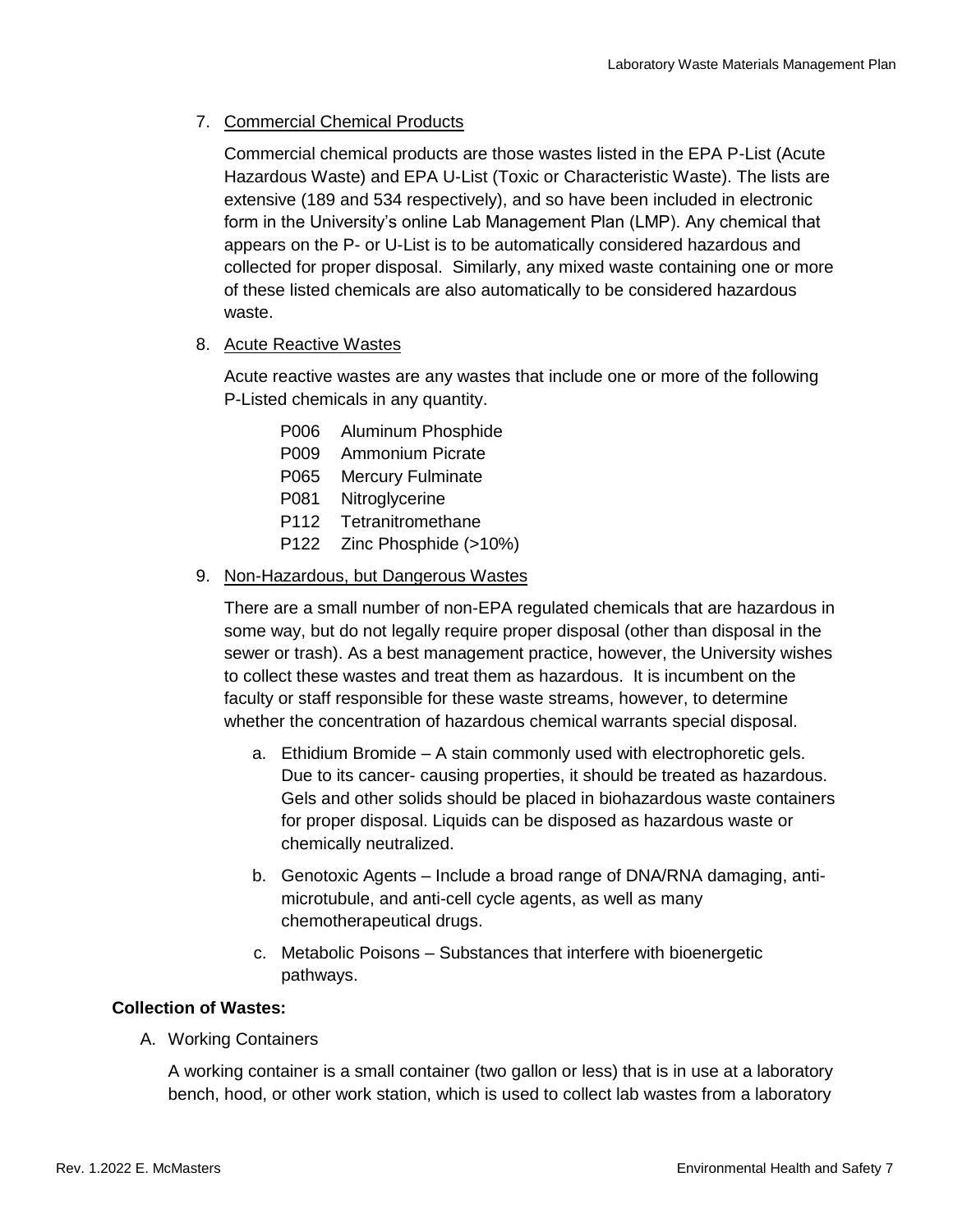experiment or procedure. A working container may remain open until the end of the procedure or work shift, at which time it must either be closed or the contents emptied into a properly labeled waste container.

B. Labeling Requirements Before Container Use

Florida Gulf Coast University has chosen the term "waste" to refer to all "unwanted materials," also known as "chemical waste" or "hazardous waste."

All containers that will hold chemical wastes / unwanted materials must be labeled with the approved label. A guide to the label is included in Appendix A. The waste container must be labeled with either a yellow hanging "waste card" or a printed adhesive label. Before even a drop of waste can be added to the container, the following three requirements must also be minimally met:

- 1. The Date Container Started, which is the date on which the first wastes were added to the container, is included to ensure no waste is held within a laboratory for longer than the mandated six months.
- 2. Emergency Response Information, in the form of hazard categories, must be included. Such categories shall include flammable, toxic/poison, corrosive, reactive, oxidizer, and none (with additional space being provided for an "other" category). This information makes it possible for emergency responders, fire fighters, etc. to properly handle wastes in an emergency.
- 3. A basic list of Contents must be included, so emergency responders can know what constituents are present in the bottle. At this time, percent composition information is not required, and in fact, may not be appropriate, as wastes may be added to the bottle for months to come, so amounts and concentrations added to the container must be logged.
- C. Labeling Requirements Before Transfer

In order to facilitate proper characterization of wastes as hazardous and to ensure proper disposal, additional information is required before a container will be accepted by EH&S for disposal.

- 1. The Contents of the waste, which includes concentration information, must be finalized. The information must be sufficient to make a hazardous waste determination, and includes, but may not be limited to:
	- a. Proper names of all constituents, including water and inert "solid waste."
	- b. Percentage composition by mass of each constituent, including water and "solid waste."
	- c. Any additional notes that may be of use when preparing wastes for disposal.
- 2. The Date Container Finished is included on containers of waste to help ensure the timely removal of wastes from the laboratory.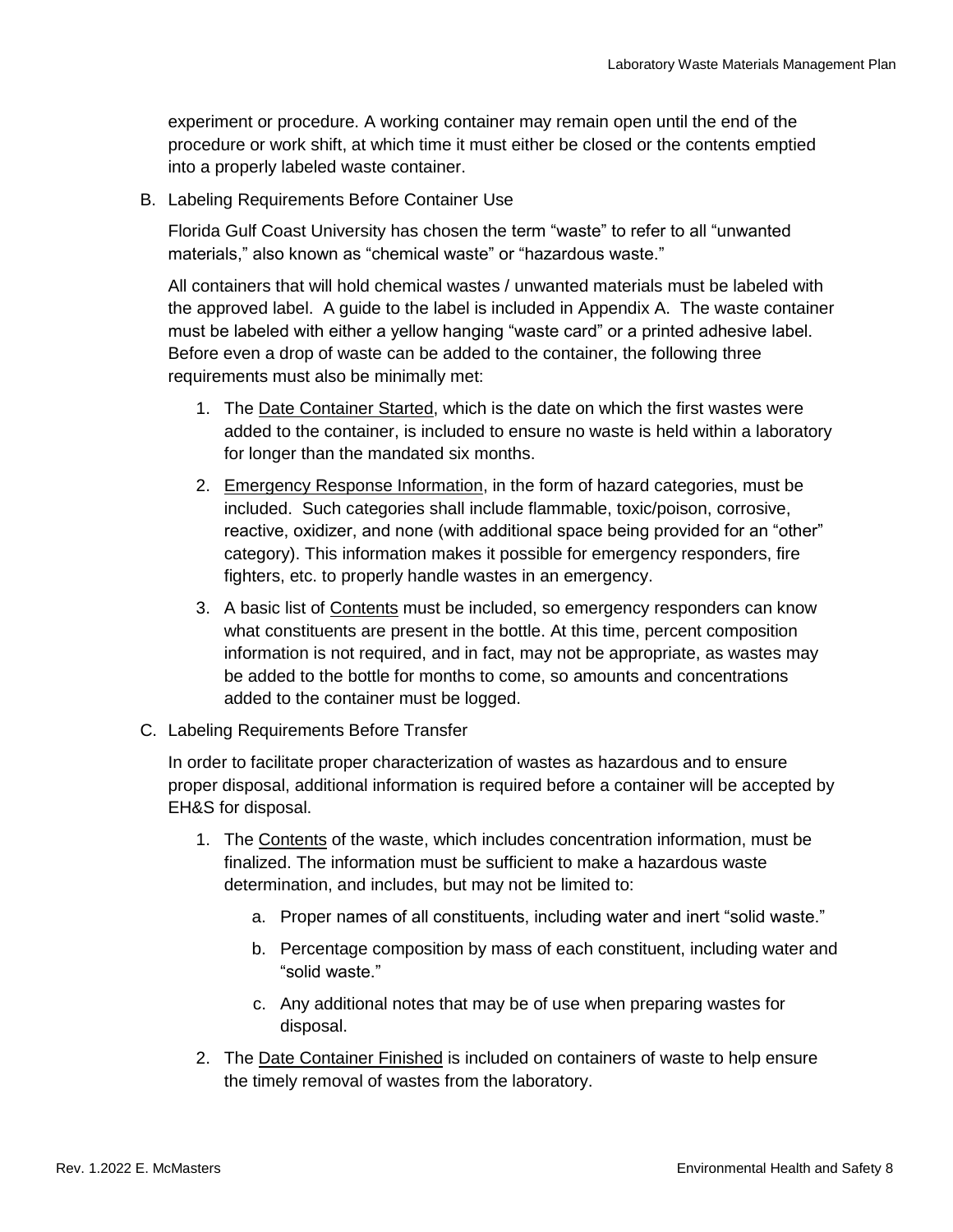- 3. Contact Information, including the generator's name and the building and room in which the waste was generated, are provided so the appropriate person can be contacted with questions about the waste. Note that the name should be the faculty or staff member who possesses knowledge about the waste. The name of a department (for example) does not provide the name of a specific person who can be contacted.
- D. Compatibility of Containers

Containers must be made of, or properly lined with, a material that is compatible with their contents, both to avoid reactions between the contents and the container, and to prevent an unintended loss of the waste.

E. Proper Handling and Storage of Containers

All containers of waste must be kept closed at all times, except:

- 1. When the waste is being temporarily collected in a working container, as described above.
- 2. When waste is being added to, removed from, or consolidated in the container.
- 3. When venting of the container is necessary for either the proper operation of laboratory equipment (such as HPLC), or to prevent the dangerous buildup of extreme pressure that may result from a reaction between the wastes being added.
- F. Segregation by Class of Chemical

To facilitate the proper and most economical disposal of all wastes, generators are encouraged to collect and/or consolidate wastes into the following categories.

- 1. Ignitable / flammable wastes are often burned as a fuel by permitted facilities, and as such, cannot contain any hazardous wastes that fit into any other hazard class. Examples include most alcohols, ketones, and hydrocarbons.
- 2. Corrosive wastes include aqueous wastes whose pH is less than or equal to 2 or greater than or equal to 12.5.
- 3. Oxidizing wastes, usually in an aqueous form, must be segregated from flammable wastes due to the reactive nature of such wastes.
- 4. Toxic /poisonous wastes meet the definition of toxic as defined in 3.2.3.5. When possible, toxics should be collected in a separate waste container.
- 5. Halogenated wastes are often characterized as toxic, however, it is convenient to consider these hydrocarbons as their own waste stream.
- 6. Reactive wastes meet the definition of reactive as defined in 3.2.3.4 and should be segregated from other wastes whenever possible.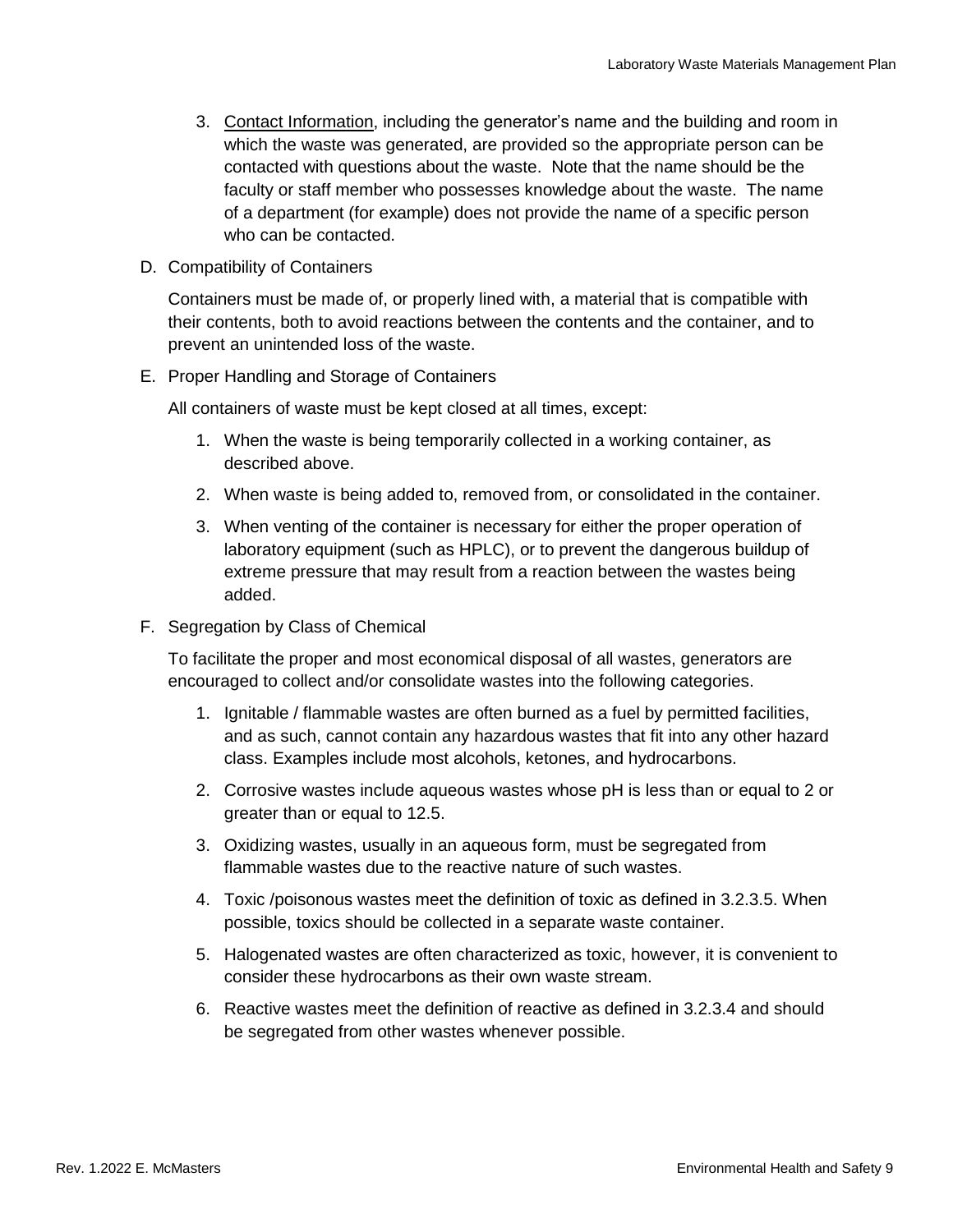### G. Waste Collection Area

Formerly referred to as "Satellite Accumulation Areas," each lab must have within it one or more areas (usually a fume hood) denoted as "Waste Collection Areas," where containers of waste are stored until removed from the lab. This requirement is included to ensure the orderly collection of wastes and prevent "missing containers" from being "lost" elsewhere in the laboratory.

H. Collection Limits

Each laboratory may collect, at a maximum, 55 gallons of "waste" or 1 quart of "acute reactive waste." If either of these volumes is exceeded, the waste must be removed from the lab by EH&S within 10 calendar days of the date that 55 gallons was exceeded.

I. Damaged Collection Containers

Waste collection containers that become damaged during use must be either replaced or overpacked within a second, larger container, to ensure safe storage of the waste.

J. Venting of Containers

Venting is allowed when deemed necessary, as in the following situations:

- 1. For the proper operation of laboratory equipment, such as with in-line collection of unwanted materials from high performance liquid chromatographs, or
- 2. To prevent dangerous situations, such as build-up of extreme pressure.

### **Removal of Laboratory Wastes:**

Any containers deemed to be "full" or "unneeded" shall be removed within three days of such determination. The responsible lab person shall submit a Material Pick-up Request form to EH&S immediately to request the transfer, which shall occur within three calendar days of notification.

A. Regularly-Scheduled Removal

All containers of waste shall be removed from all laboratories on a six-month recurring schedule based on the start of the school year. This provision shall ensure that no container of waste is retained within the laboratory for more than six months.

- B. Removal upon Exceeding Storage Thresholds
	- 1. If a laboratory accumulates a total volume of waste (including acute reactive waste) in excess of 55 gallons before the regularly scheduled removal, all containers of waste must be removed from the lab within 10 calendar days. When this happens, the date on which 55 gallons was exceeded must be written on the containers' labels and EH&S must be notified immediately.
	- 2. If a laboratory accumulates a total volume of acute reactive waste in excess of one quart before the regularly scheduled removal, all containers of acute reactive waste must be removed from the lab within 10 calendar days. When this happens, the date on which one quart was exceeded must be written on the containers' labels and EH&S must be notified immediately.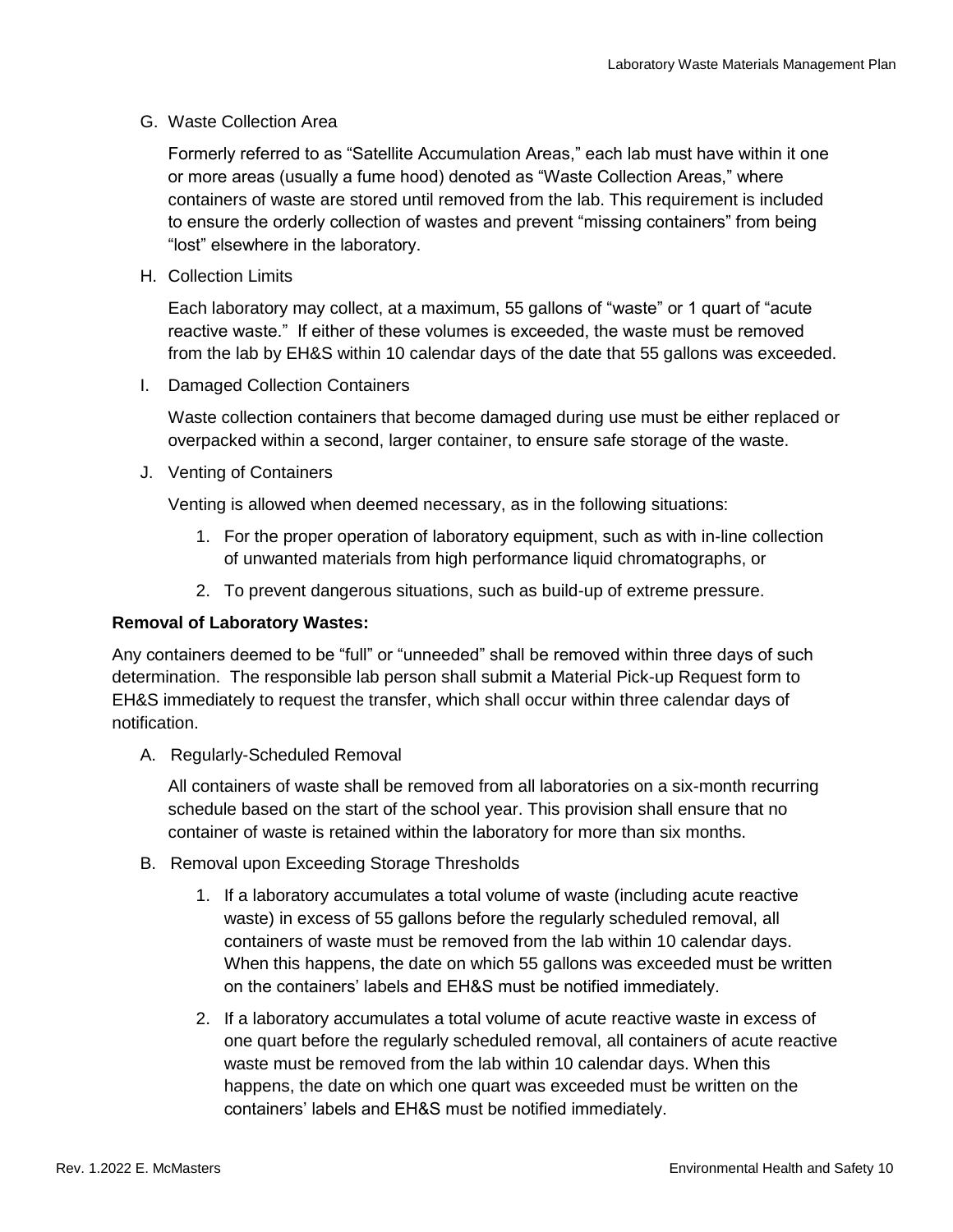#### C. Procedures for Removal

EH&S will remove all wastes directly to the Central Accumulation Area, after which point the hazard determination shall be completed within four calendar days.

D. Labeling of Wastes

Once a waste has been characterized as a hazardous waste, the following must appear on a characterization label:

- The words "Hazardous Waste."
- The appropriate hazardous waste code(s).
- An indication of the hazards of the contents, such the applicable hazardous waste characteristic(s) (i.e., ignitable, corrosive, reactive, toxic), hazard communication consistent with the Department of Transportation requirements, a hazard statement or pictogram consistent with the OSHA Hazard Communication Standard, or a chemical hazard label consistent with the NFPA.
- The accumulation start date for the container.
- E. Laboratory Clean-Outs

All faculty and staff are encouraged to periodically evaluate their inventory of chemicals and other materials in the laboratory that are no longer needed or have expired. Those chemicals that are unwanted or unneeded should be removed from the lab and disposed. In these cases, a formal "laboratory clean-out" request should be made to EH&S before beginning the process. Such a formalized clean-out is of great benefit to the University because newly generated "waste" will not be counted towards our generator status, which if changed, could cause the University to incur significant increases in fees, training and record- keeping requirements.

1. Allowed Time Frame

Laboratory clean-outs are allowed one time per 12 months for each laboratory. Up to 30 days are allowed for the clean-out.

2. Volume Limits

An exception is allowed to the 55 gallon or 1 quart rule in the case of laboratory clean-outs. Such wastes need not be removed within 10 days as long as all clean-out wastes are completely removed from the lab within 30 calendar days from the start of the clean-out.

3. Unused Chemicals and Generator Status

Though all chemical waste, including those wastes generated during the course of a semester may be cleaned-out at the time of the official clean-out, only unused commercial chemical products ("virgin chemicals") will not count against the University's generator status. Any mixtures of "regular" laboratory waste generated at the clean-out will count against the generator status and must be handled as any standard waste.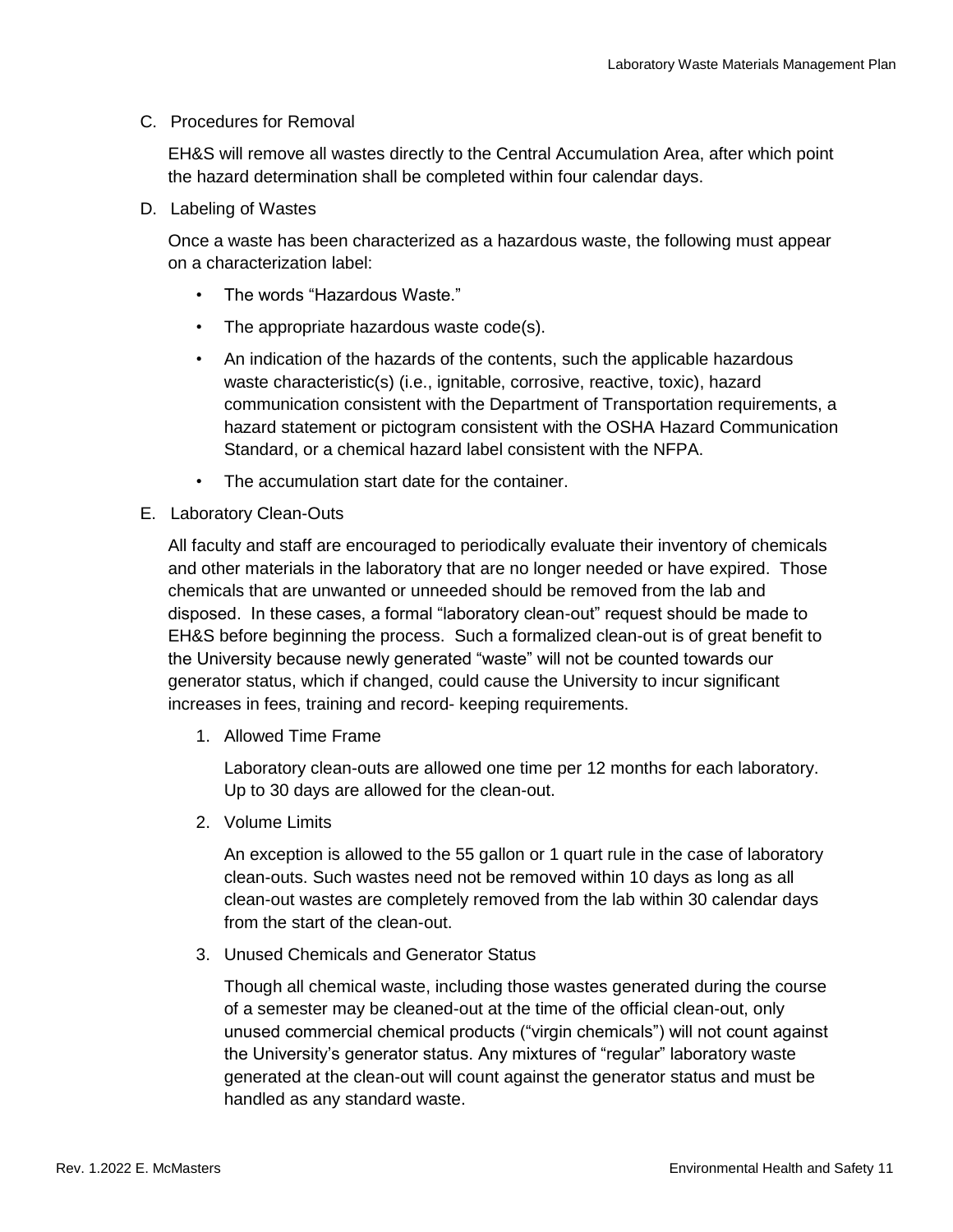4. Documentation & Notification

Records shall be maintained that include the laboratory location, start and end dates of any laboratory clean-outs, as well as a complete listing of all wastes and their respective volumes generated during that time. These records must be maintained for at least five years from the date of the clean-out.

#### **Transfer to the Central Accumulation Area:**

- A. Hazardous Waste Determination
	- 1. Conducted by Trained Personnel

Upon removal from the lab, a hazardous waste determination shall be conducted by EH&S personnel, who have received all appropriate training prior to such determination.

2. Timeframe

The waste determination must be made within four calendar days of the arrival of the waste at the Central Accumulation Area (CAA).

3. Labeling Requirements

Upon completion of the hazardous waste determination, any waste determined to be hazardous shall be given the label of "Hazardous Waste" along with the appropriate waste codes, which will be verified for accuracy by the University's designated waste transporter before being moved off-site to a permitted treatment, storage, or disposal facility.

4. Logging

Records shall be maintained that count the hazardous waste generated toward the University's generator status during the month the hazardous waste determination was made.

B. Time Limits on Storage in the Central Accumulation Area

As a very Small Quantity Generator, wastes may be collected in the Central Accumulation Area indefinitely, up to 2200 lbs. As a Small Quantity Generator, wastes may be collected for up to 180 days. To ensure compliance, the date on which the first container of hazardous waste entered the CAA shall be recorded.

C. Transfer from the Laboratory

EH&S personnel will accompany the transfer of all hazardous waste moved from the laboratories.

D. Transport and Disposal

All hazardous wastes will be transported from FGCU for treatment or disposal only by licensed hazardous waste transporters.

At present, the University uses Triumvirate Environmental Services for its hazardous waste treatment and disposal services.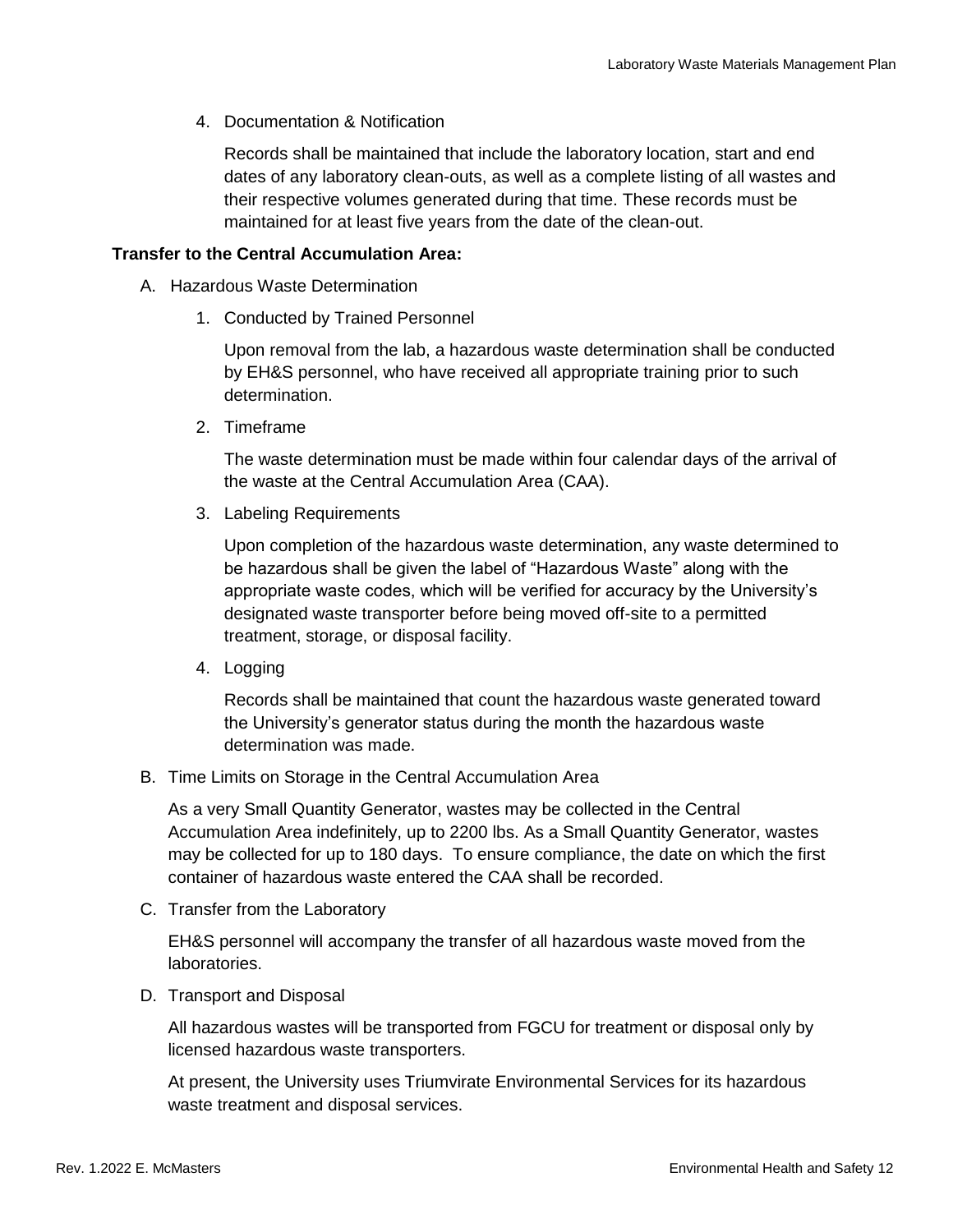#### **Response to Dangerous Wastes or Chemicals:**

A. Procedures for Notification of Suspicion of Extreme Danger

If a dangerous situation, or even a slight suspicion thereof exists, it is imperative that the situation be handled properly, as follows:

- 1. Do not touch the container in question, but gather as much information as possible about the contents and what hazard may exist.
- 2. Contact the University Police Department and Environmental Health & Safety.
- 3. In consultation with the appropriate lab personnel, the best means of handling the suspicious container will be decided upon.
- B. Procedures for Removal of Dangerous Wastes

Upon consultation with the appropriate personnel, EH&S personnel will decide how to best handle dangerous wastes:

- 1. If the container of dangerous waste can be handled safely and does not pose an immediate risk, the waste should be handled as hazardous waste and disposed properly.
- 2. If the container is deemed explosive and cannot be moved safely, or if that determination cannot be made, EH&S will take the appropriate steps to have the container moved by the appropriate personnel.
- C. Timeframe for Characterization

Whenever a dangerous or unidentified waste has been identified, it must be isolated from accidental handling. Once isolated, the dangerous waste must be characterized and removed within one week.

D. Degradable or Peroxidizable Chemicals

Under this section can be found a list of chemicals that become more dangerous when they exceed their expiration date and/or as they degrade.

The broadest category included herein is that of the peroxide-forming chemicals, which are also discussed in the University's Chemical Hygiene Plan. The following list is some of those peroxide-formers that may be found on-campus.

- Acetaldehyde
- Benzyl Alcohol
- Diethyl Ether
- Dimethoxymethane
- 2,6-Dimethyl-4-heptanol
- 1,4-Dioxane
- 2-Methoxyethyl Ether
- 3-Methyl-1-butanol
- Styrene
- Tetraethylene Glycol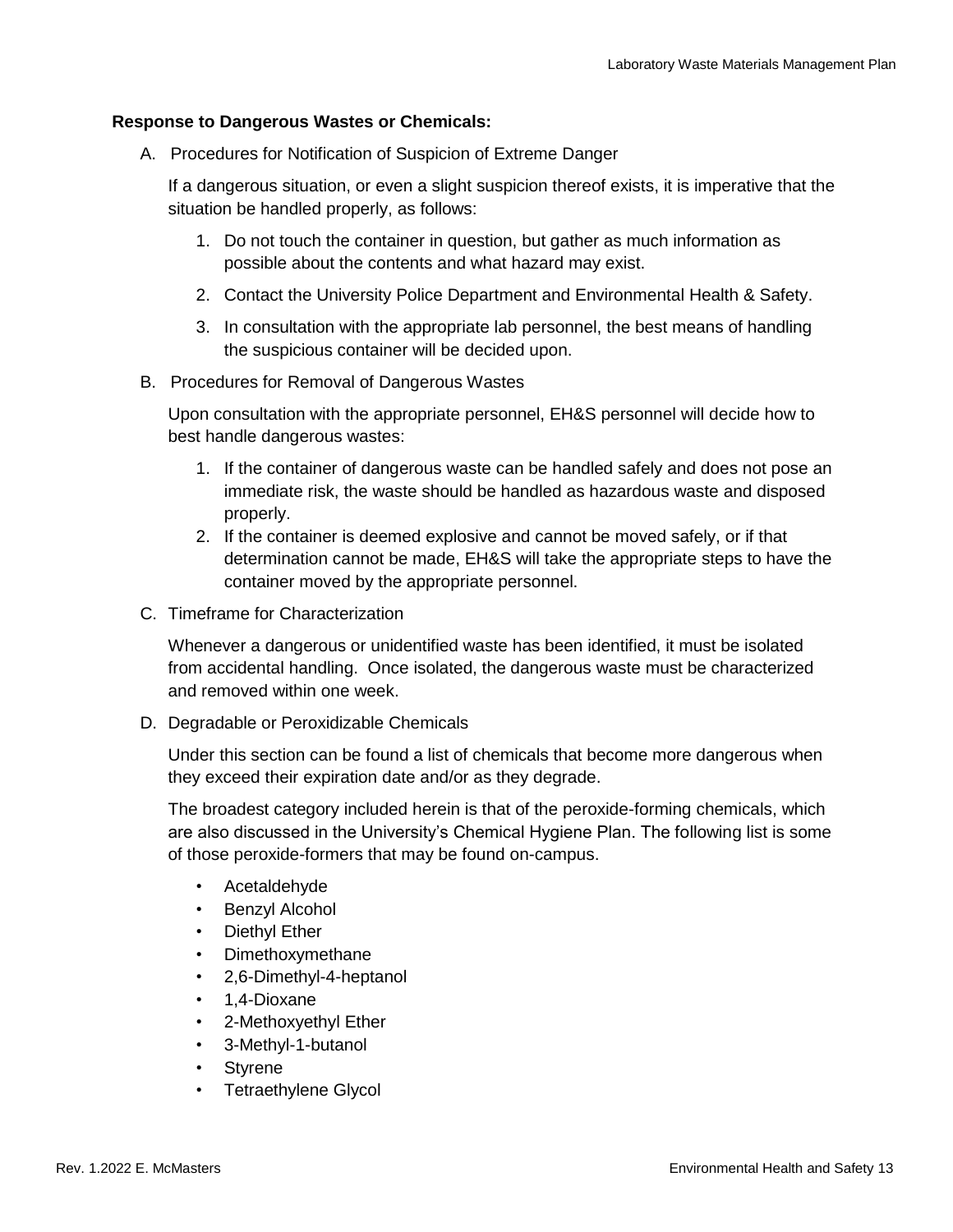- Tetrahydrofuran
- Vinyl Acetate

#### **On-Site Treatment of Hazardous Wastes:**

A. Treatment Permitted On-Site

Federal and state law provides exceptions for the legal treatment of hazardous wastes to remove that condition that causes it to be hazardous. These types of treatment merely require that the University notify the State of Florida Department of Environmental Protection.

#### 1. Elementary Neutralization

Liquid wastes that are hazardous merely because of their pH (which is less than or equal to 2, or greater than or equal to 12.5) may be neutralized using an appropriate agent (sodium carbonate, sodium hydroxide, hydrochloric acid, etc.) to remove their corrosive hazard.

If the waste is also hazardous due to some additional characteristic, then neutralization may be performed, however, the waste must still be handled as hazardous.

2. Precipitation of Heavy Metals

If a waste is considered hazardous merely due to the presence of a heavy metal, that hazard characterization may be removed by the precipitation of the metal from solution. The precipitate must then be collected by filtration and the filtrate must still be treated as hazardous, however, this method of treatment is beneficial because a large volume of aqueous waste (for example) can be reduced in size (and therefore, cost) to a few grams.

3. Evaporation of Aqueous Wastes

The only evaporation allowed by law is the evaporation of aqueous wastes to reduce their volume. If the mixture of aqueous waste was initially hazardous, evaporation of the aqueous component does not remove that hazard. In fact, concentration may make the mixture more hazardous.

B. Treatment Not Permitted

Though only those treatments listed above are permitted, what follows is a list of those treatments that are utterly illegal and must not be performed.

1. Dilution

Dilution is only allowed to remove the flammability characteristic. Absolutely no other dilution is permitted for any reason.

2. Incineration

No hazardous wastes may be burned / incinerated using any method on-campus.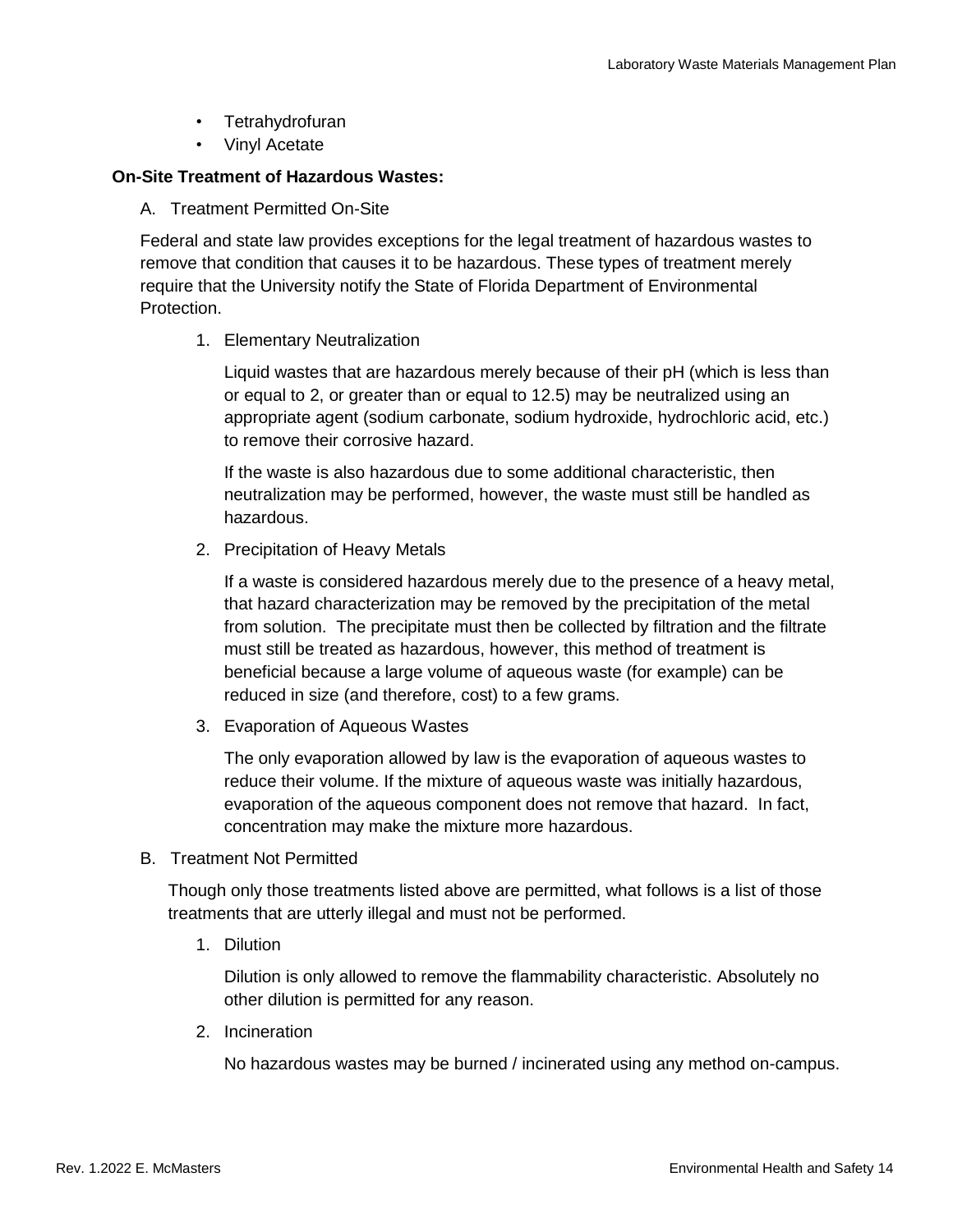3. Evaporation of Organics

The evaporation of organic / flammable wastes is strictly prohibited by law. No organic waste may be evaporated (except when the evaporation of solvent is required as part of an experimental procedure).

4. Transportation Off-Campus

The transportation of wastes off-campus to avoid waste handling rules. If the waste was generated on-campus, it must be disposed from campus.

### **Training of Laboratory Workers:**

Training for laboratory workers and students must be commensurate with their duties so they understand the requirements of the EPA's Subpart K waste handling requirements. For this reason, we broadly categorize laboratory workers as 1) Faculty and Staff, 2) Individualized Research Students, and 3) Classroom Students.

- A. Training Content by Audience
	- 1. Faculty and Staff

All professional staff, including faculty, staff, and lab instructors who have direct hands-on or supervisory responsibilities in any laboratory that generates any hazardous (or potentially hazardous) wastes receive training in all provisions of this plan.

Content of such training includes:

- How to differentiate between hazardous and non-hazardous waste,
- How to collect and properly label wastes,
- **•** Treatment of wastes on-site, and
- How/when to have those wastes removed from the laboratory, and by whom.
- How/when a formal "Hazard Determination" is conducted.
- 2. Individualized Research Students

Students, who are usually upperclassmen (second through fourth year), often have the opportunity to conduct faculty-directed individualized research in the laboratory with minimal supervision. These students receive standard laboratory safety training, which does not cover hazardous waste training except to state that the students' faculty advisors will direct them in the collection of wastes within their individual labs. In this way, each student receives the most appropriate, lab-specific training possible.

3. Classroom (non-Individualized Research) Students

Students who attend a laboratory as part of a for-credit course do not receive training outside of class in the handling of chemical wastes. Each lab's instructor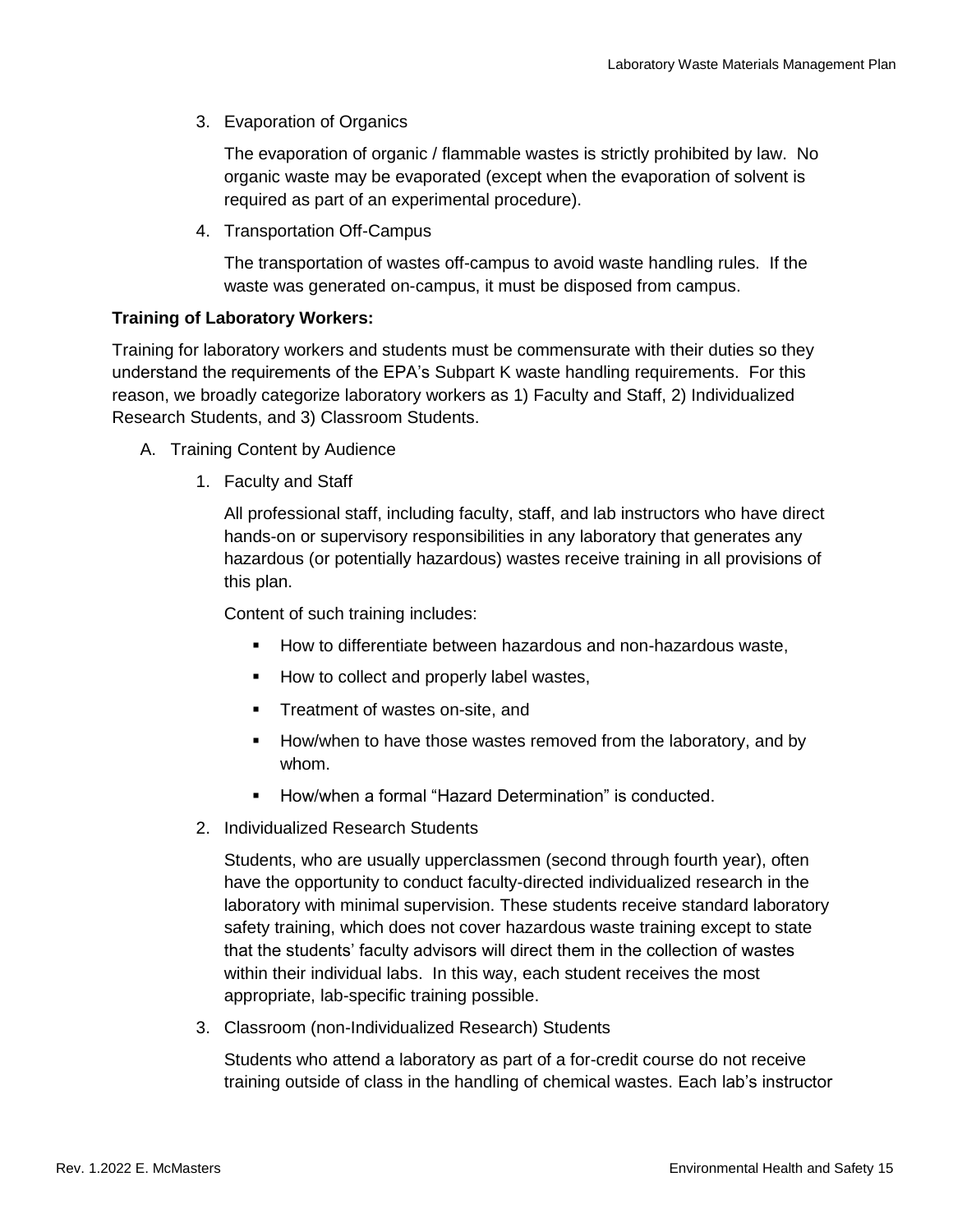(either adjunct or full-time faculty) discuss a labs particular waste handling situation on a weekly basis, as the procedures each week change with the lab.

B. Trainer(s)

Training is to be conducted by personnel familiar with, and trained in, the appropriate RCRA standards. At Florida Gulf Coast University, this responsibility primary falls to EH&S.

C. Methods of Training

Training of faculty, staff, and research students typically occurs online through the university Learning Management System, the university human and financial management software, and periodically during special in-person meetings. Training programs include the use of handouts and PowerPoint presentations. Attendance is taken, and records are maintained for at least five years.

D. Attendance Records

Records of attendance at all trainings (live and electronic) shall be maintained for at least five years, and include the participant's name and signature, (for live trainings). Electronic trainings are tracked by the university Learning Management System, the university human and financial management software, and email correspondence.

### **Availability and Review:**

A. Availability of this Plan

This Laboratory Management Plan must remain available to laboratory workers, students, or any other interested parties who request it.

It shall be made readily available on the FGCU EH&S website.

B. Periodic Review

This plan shall be reviewed and revised as needed.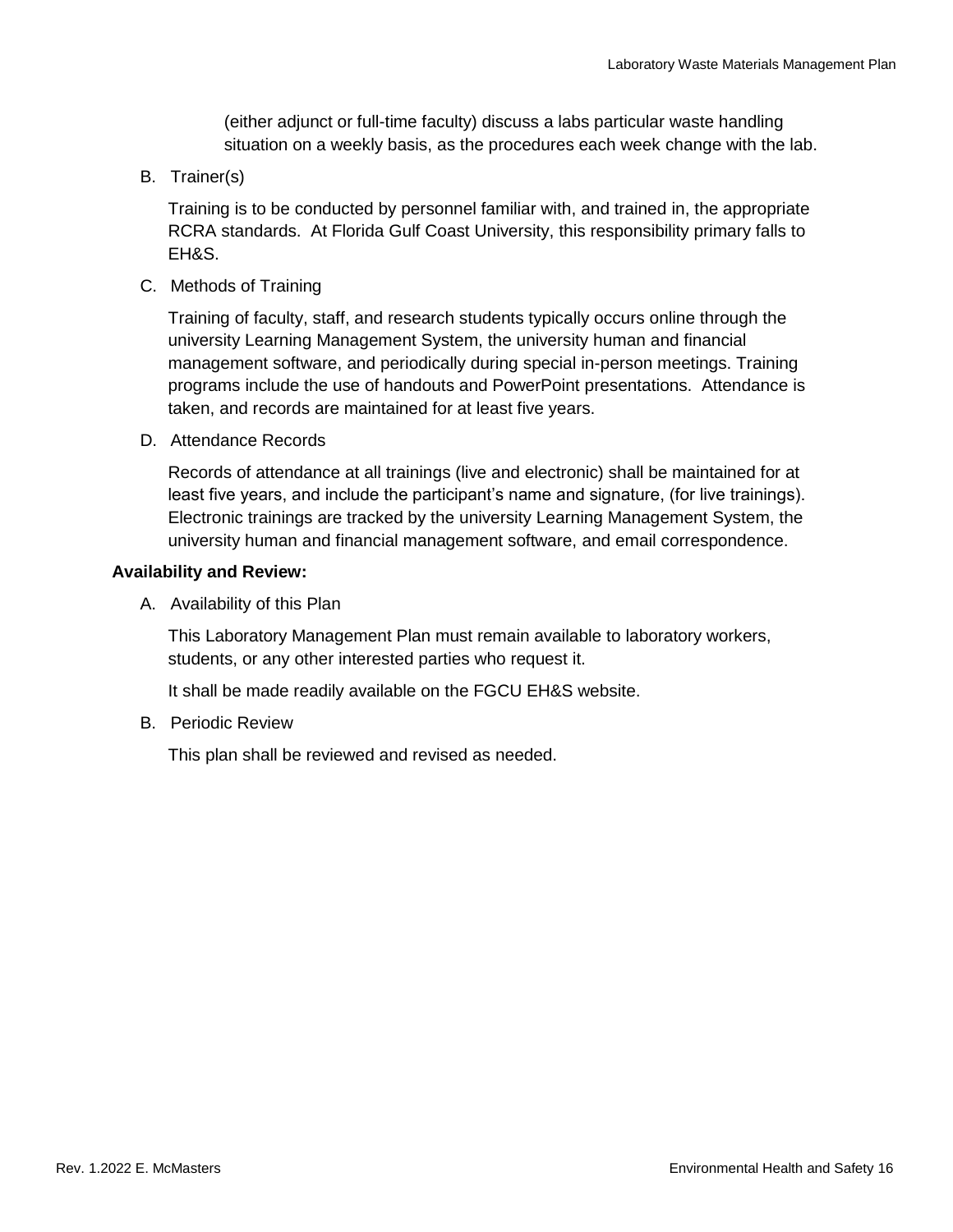## **Appendix A: Guide to the Unwanted Materials Label**

All containers of laboratory chemical waste (referred to simply as "waste") must include one of these completed labels or hang-tags. All information is required and must be filled- in. There are no exceptions to this rule. Please read the following information to help in your completion of the label.

When preparing a container for use, at minimum, you must include the Date Container Started, basic Contents, and complete the Hazards section. All other information can be completed when the container is full, no longer needed or used.

A container is considered full when contents are 1-2 inches from the top or are at 80% capacity. Do not fill to the very top of any container.

### **Hazards**

Emergency response personnel can use the

generalized hazard class you indicate on a container to quickly determine the best manner of emergency response. For this reason, it is critical that you choose one primary hazard class from the list provided. For more detailed definitions of the terms used below, refer to 40 CFR 261 Subpart C.

- **Flammable:** A chemical or mixture that exhibits the characteristic of "ignitability." Many organic solvents, and alcohols in concentrations greater than 24% are examples.
- **Toxic/Poison:** A chemical or mixture that represents significant health hazards to people and the environment. The list of such chemicals is found in the EPA D-List, and include heavy metals and toxic organics, including some halogenated hydrocarbons.
- **Corrosive:** A chemical or mixture that is aqueous and has a pH less than or equal to 2 or greater than or equal to 12.5.
- **Reactive:** A chemical or mixture that meets any of the EPA definitions, including (for example) a chemical that reacts violently with water, forms explosive mixtures with water, is capable of detonating if subjected to an ignition source, and others.
- **Oxidizer:** A chemical or mixture that is not necessarily combustible, but may, generally by yielding oxygen, cause or contribute to the combustion of another material. Examples include nitric and sulfuric acids, iodine, hydrogen peroxide, and potassium nitrate.
- **Other:** Please consult with EH&S for guidance. Whenever possible, one of the five main hazard classes should be used.

| <b>UNWANTED MATERIALS</b>                              |  |
|--------------------------------------------------------|--|
| FEDERAL LAW PROHIBITS IMPROPER DISPOSAL                |  |
| <u> Container Name: _______________________</u>        |  |
|                                                        |  |
| <b>CONTENTS</b>                                        |  |
| <b>FULL CHEMICAL NAME-No Formulas or Abbreviations</b> |  |
| List all/additional chemicals on Pick-Up Request       |  |
|                                                        |  |
|                                                        |  |
|                                                        |  |
|                                                        |  |
|                                                        |  |
|                                                        |  |
| <b>HAZARDS</b>                                         |  |
| □ Ignitable/Flammable □ Corrosive                      |  |
| □ Oxidizer □ Toxic/Poison □ Reactive                   |  |
| □ Other (Specify): __________________                  |  |
|                                                        |  |
|                                                        |  |
|                                                        |  |
|                                                        |  |